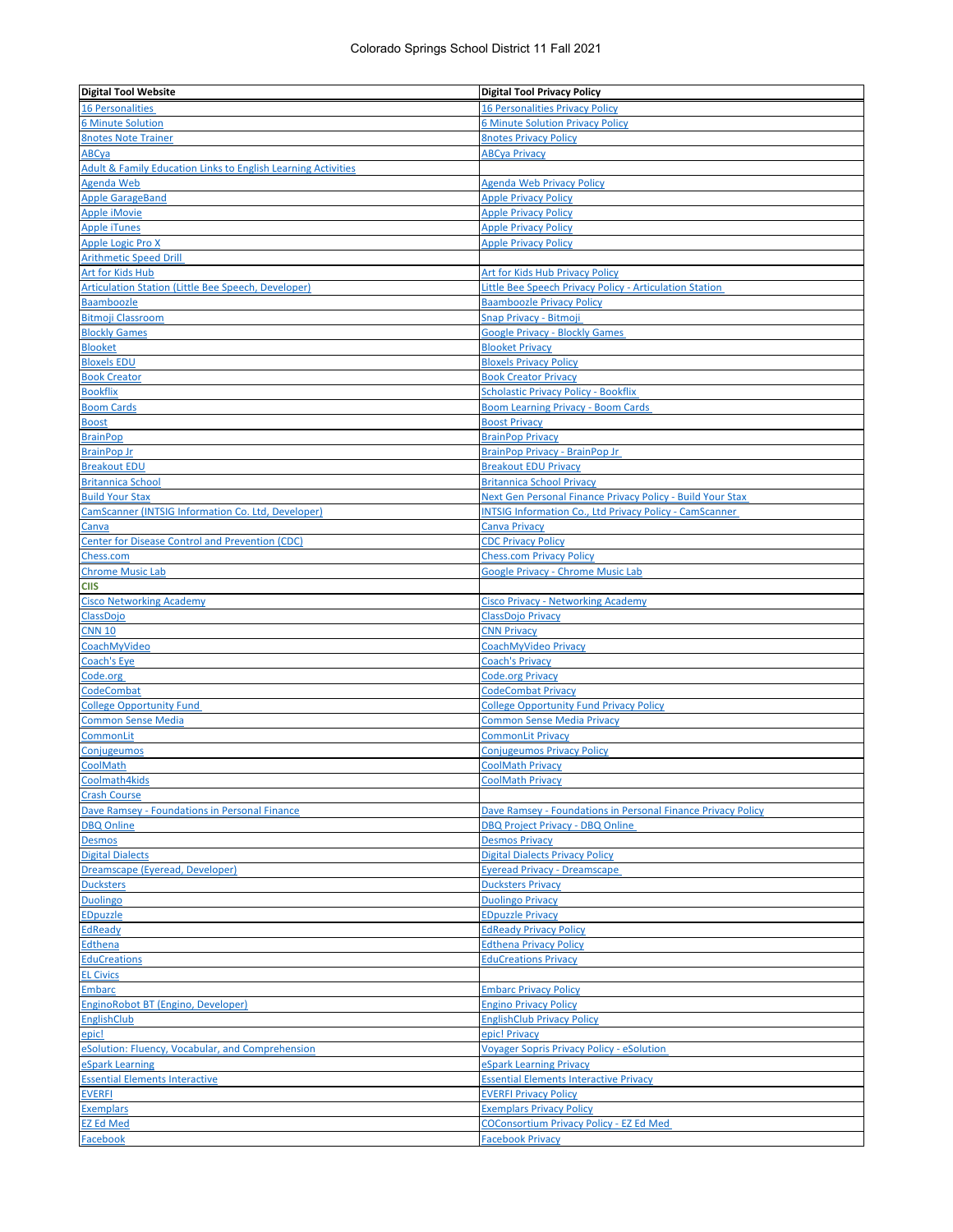| <b>FAFSA</b>                                             | <b>FAFSA Privacy</b>                                               |
|----------------------------------------------------------|--------------------------------------------------------------------|
| <b>Finale Music</b>                                      | MakeMusic Privacy - Finale                                         |
|                                                          |                                                                    |
| <b>Flipgrid</b>                                          | <b>Flipgrid Privacy</b>                                            |
| Flippity                                                 | <b>Flippity Privacy</b>                                            |
| <b>Flocabulary by Nearpod</b>                            | <b>Flocabulary by Nearpod Privacy</b>                              |
| <b>Freckle</b>                                           | <b>Renaissance Learning Privacy - Freckle</b>                      |
| <b>Free Math Worksheets - Mathx</b>                      |                                                                    |
| <b>FRUIT SPLAT</b>                                       | <b>Sheppard Software Privacy Policy - FRUIT SPLAT</b>              |
| <b>Fuel Education (FuelEd)</b>                           | <b>Stride Learning Solutions Privacy - Fuel Education</b>          |
| Garbanzo                                                 | <b>Garbanzo Privacy</b>                                            |
| <b>Generation Genius</b>                                 | <b>Generation Genius Privacy</b>                                   |
| Geogebra                                                 | Geogebra Privacy                                                   |
|                                                          |                                                                    |
| <b>Gimkit</b>                                            | <b>Gimkit Privacy</b>                                              |
| Gizmos                                                   | <b>Explore Learning Privacy - Gizmos</b>                           |
| <b>GoNoodle</b>                                          | <b>GoNoodle Privacy</b>                                            |
| <b>Google Drawings</b>                                   | <b>Google Privacy - Drawings</b>                                   |
| <b>Google Translate</b>                                  | <b>Google Privacy - Translate</b>                                  |
| <b>Google Voice</b>                                      | <b>Google Privacy - Voice</b>                                      |
| <b>Google Voice Typing</b>                               | <b>Google Privacy - Voice Typing</b>                               |
| <b>Google Workspace for Education Fundamentals</b>       | <b>Google Workspace for Education Privacy</b>                      |
|                                                          |                                                                    |
| <b>Google YouTube</b>                                    | <b>YouTube Privacy</b>                                             |
| GoZen!                                                   | GoZen! Privacy Policy                                              |
| <b>GradPoint</b>                                         | Connections Education   Pearson Privacy Policy - GradPoint         |
| <b>Grammar Bytes! ChompChomp</b>                         |                                                                    |
| <b>Ground News</b>                                       | <b>Ground News Privacy Policy</b>                                  |
| <b>Handwriting Without Tears</b>                         | <b>Learning Without Tears Privacy Policy</b>                       |
| <b>Headspace</b>                                         | <b>Headspace Privacy Policy</b>                                    |
| <b>HeartMath</b>                                         | <b>HeartMath Privacy Policy</b>                                    |
| <b>Heidi Songs</b>                                       | <b>Heidi Songs Privacy Policy</b>                                  |
| <b>History Vault</b>                                     | A+E Television Network Privacy Policy                              |
| History.com                                              | A+E Television Network Privacy Policy                              |
|                                                          |                                                                    |
| <b>Hour of Code</b>                                      | <b>Code.org Privacy Policy</b>                                     |
| <b>iCivics</b>                                           | <b>iCivics Privacy</b>                                             |
| indeed                                                   | <b>indeed Privacy Policy</b>                                       |
| Instagram                                                | <b>Instagram Privacy</b>                                           |
| <b>International Music Score Library Project (IMSLP)</b> | International Music Score Library Project (IMSLP) Privacy Policy   |
| ixl                                                      | <b>IXL Learning Privacy</b>                                        |
| <b>JW Pepper</b>                                         | <b>JW Pepper Privacy</b>                                           |
| Kahoot                                                   | <b>Kahoot Privacy</b>                                              |
| Kami                                                     | <b>Kami Privacy</b>                                                |
| <b>Kesler Science</b>                                    | <b>Kesler Science Privacy</b>                                      |
| Khan Academy                                             | <b>Khan Academy Privacy</b>                                        |
| <b>Knowledge Matters</b>                                 | <b>Knowledge Matters Privacy Policy</b>                            |
|                                                          |                                                                    |
| Kuta Software                                            | <b>Kuta Software Privacy Policy</b>                                |
| Learn360                                                 | Infobase Learn360 Privacy Policy                                   |
| <b>Legends of Learning</b>                               | <b>Legends of Learning Privacy</b>                                 |
| Lego Robotics                                            | Lego Privacy - Lego Robotics                                       |
| <b>EGO WeDo2.0 (LEGO Education, Developer)</b>           | <b>LEGO Privacy - WeDo2.0</b>                                      |
| <b>Liveworksheets</b>                                    | Liveworksheets Privac Policy                                       |
| looplabs                                                 |                                                                    |
| Lucidchart                                               | <b>Lucid Privacy Policy</b>                                        |
| Lyrics2learn                                             | <b>Lyrics2Learn Privacy</b>                                        |
| lyricstraining                                           | lyricstraining Privacy Policy                                      |
| <b>MakeCode Arcade</b>                                   | Microsoft Privacy Statement - MakeCode Arcade                      |
| MakeCode micro:bit                                       | Microsoft Privacy Statement - MakeCode micro:bit                   |
|                                                          |                                                                    |
| <b>Marshall Adult Education</b>                          |                                                                    |
| <b>Math Antics</b>                                       | <b>Math Antics Privacy Policy</b>                                  |
| <b>Math Investigation Games</b>                          | Investigations3   TERC Privacy - Math Investigation Games          |
| Math Is Fun                                              | <b>Math Is Fun Privacy Policy</b>                                  |
| <b>Math Learning Center</b>                              | <b>Math Learning Center Privacy Policy</b>                         |
| <b>Math Playground</b>                                   | <b>Math Playground Privacy</b>                                     |
| <b>Math Salamanders</b>                                  | <b>Math Salamanders Privacy Policy</b>                             |
| Math-Aids.Com                                            | <b>Math-Aids.Com Privacy Policy</b>                                |
| <b>MBA Learning Center</b>                               | MBA Research & Curriculum Privacy - MBA Learning Center            |
| <b>Mentimeter</b>                                        | <b>Mentimeter Privacy</b>                                          |
| <b>Metronome Online</b>                                  | <b>Metronome Online Privacy Policy</b>                             |
|                                                          |                                                                    |
| Microsoft Office 365                                     | <b>Microsoft Privacy Statement - Office 365</b>                    |
| <b>Minecraft Education Edition</b>                       | Microsoft Privacy Statement - Mindcraft Education Edition          |
| MIT Classes (Massachusetts Institute of Technology)      | MIT Classes (Massachusetts Institute of Technology) Privacy Policy |
| <b>Mobile Montessori</b>                                 | <b>Mobile Montessori Privacy Policy</b>                            |
| Montessori Movable Alphabet (Rantek Inc., Developer)     | Mobile Montessori Privacy Policy - Montessori Movable Alphabet     |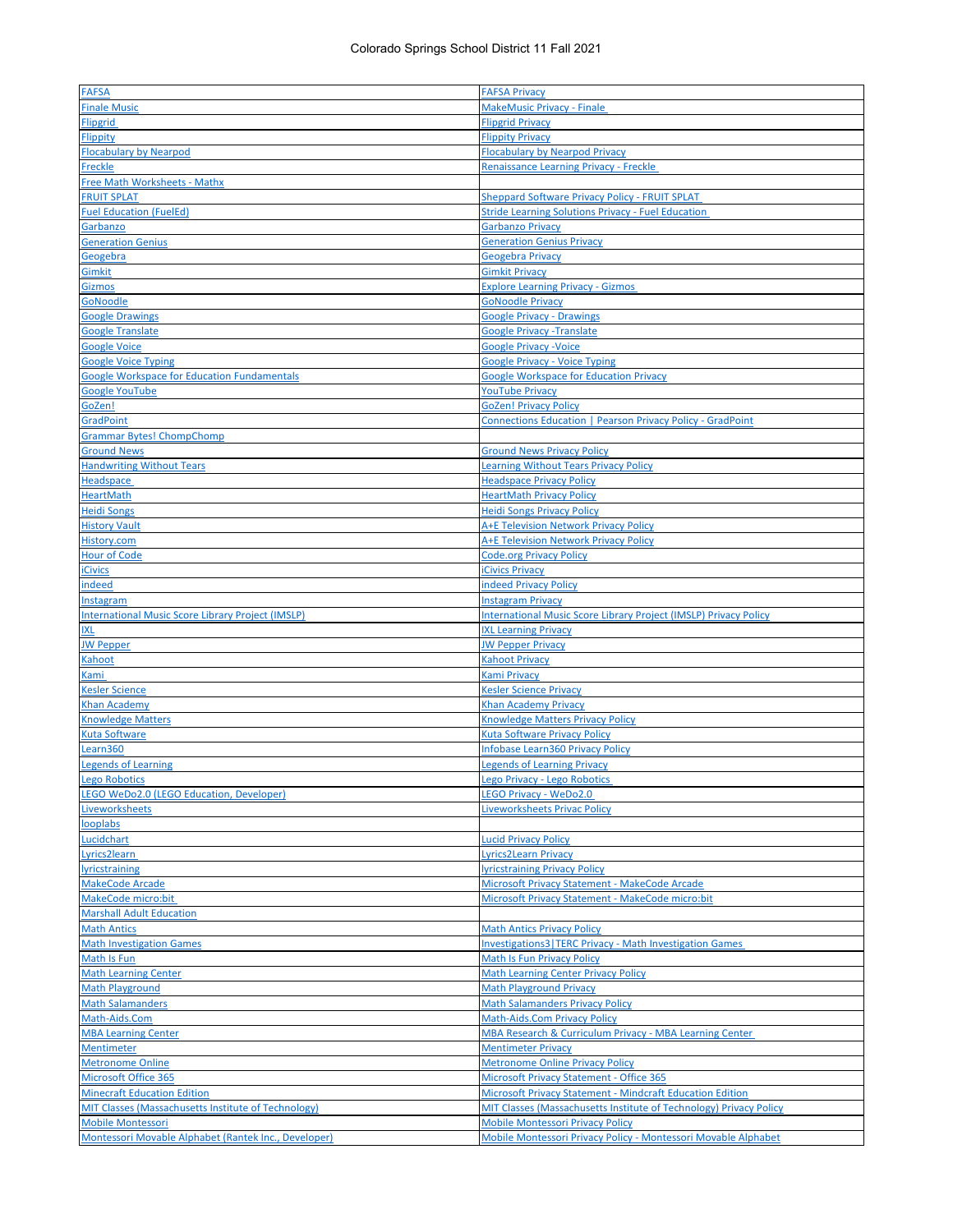| Montessorium                               |                                                                        |
|--------------------------------------------|------------------------------------------------------------------------|
| <b>MuseScore</b>                           |                                                                        |
|                                            | <b>MuseScore Privacy Policy</b>                                        |
| <b>MusicPlay Online</b>                    | <b>MusicPlay Online Privacy</b>                                        |
| <b>MusicRacer</b>                          | <b>MusicRacer Privacy</b>                                              |
| My Colorado Journey                        | My Colorado Journey Privacy Statement                                  |
| <b>My Next Move</b>                        | <b>My Next Move Privacy</b>                                            |
| Mystery doug                               | <b>Mystery doug Privacy</b>                                            |
| <b>Mystery Science</b>                     |                                                                        |
|                                            | <b>Mystery Science Privacy</b>                                         |
| <b>NASA</b>                                | <b>NASA Privacy</b>                                                    |
| <b>National Geographic Kids</b>            | The Walt Disney Family of Companies Privacy - National Geographic Kids |
| <b>National Ocean Service</b>              | <b>National Ocean Service Privacy Policy</b>                           |
| Nearpod                                    | <b>Nearpod Privacy</b>                                                 |
| News2you (n2y)                             | News2You (n2y) Privacy Policy                                          |
|                                            |                                                                        |
| <b>Newsela</b>                             | <b>Newsela Privacy</b>                                                 |
| <b>NextGen Personal Finance</b>            | <b>Next Gen Personal Finance Privacy Policy</b>                        |
| Nitro Type                                 | <b>Nitro Type Privacy</b>                                              |
| <b>NoRedInk</b>                            | <b>NoRedInk Privacy</b>                                                |
| <b>Note Counselor</b>                      | <b>NoteCounselor Privacy</b>                                           |
|                                            |                                                                        |
| <b>OER Project - Big History Project</b>   | <b>OER Project Privacy Policy - Big History Project</b>                |
| Ollie App (Sphero Inc., Developer)         | <b>Sphero Privacy Policy - Ollie App</b>                               |
| Ozaria                                     | <b>Ozaria Privacy</b>                                                  |
| <b>Padlet</b>                              | <b>Padlet Privacy</b>                                                  |
| <b>PBS</b>                                 | <b>PBS Privacy Policy</b>                                              |
| <b>PBS Kids</b>                            |                                                                        |
|                                            | <b>PBS Kids Privacy Policy</b>                                         |
| <b>PBS LearningMedia</b>                   | PBS Privacy - PBS LearningMedia                                        |
| <b>Pear Deck</b>                           | <b>Pear Deck Privacy</b>                                               |
| PebbleGo                                   | <b>PebbleGo Privacy</b>                                                |
| <b>PeerGrade</b>                           | <b>Peergrade Privacy Policy</b>                                        |
| PhET                                       | University of Colorado Privacy - PhET                                  |
|                                            |                                                                        |
| <b>PhysedGames</b>                         |                                                                        |
| <b>Pikes Peak Community College (PPCC)</b> | <b>PPCC Privacy</b>                                                    |
| Pinterest                                  | <b>Pinterest Privacy Policy</b>                                        |
| Pixlr                                      | <b>Pixlr Privacy</b>                                                   |
| <b>Pixton EDU</b>                          | <b>Pixton EDU Privacy</b>                                              |
|                                            |                                                                        |
| <b>Plickers</b>                            | <b>Plickers Privacy</b>                                                |
| PreMath.com (YouTube Channel)              | Google Privacy Policy - YouTube   PreMath.com                          |
| Prezi                                      | <b>Prezi Privacy Policy</b>                                            |
| Prodigy                                    | <b>Prodigy Privacy</b>                                                 |
| <b>Puzzel</b>                              | <b>Puzzel Privacy Policy</b>                                           |
|                                            |                                                                        |
| Q-global (Pearson Clinical)                | Pearson Clinical Privacy Statement - Q-global                          |
| <u>Quia</u>                                | <b>IXL Learning Privacy - Quia</b>                                     |
| Quill                                      | <b>Quill Privacy</b>                                                   |
| <b>Quizizz</b>                             | <b>Quizizz Privacy</b>                                                 |
| Quizlet                                    | <b>Quizlet Privacy</b>                                                 |
|                                            |                                                                        |
| Raz-Kids                                   | Learning A-Z Privacy - Raz-Kids                                        |
| Raz-Plus                                   | Learning A-Z Privacy - Raz-Plus                                        |
| <b>Reading A-Z</b>                         | earning A-7 Privacy - Reading A-7                                      |
| <b>Reading Bear</b>                        | <b>WatchKnowLearn Privacy Policy - Reading Bear</b>                    |
| ReadingIQ                                  | <b>ReadingIQ Privacy Policy</b>                                        |
|                                            |                                                                        |
| ReadTheory                                 | <b>ReadTheory Privacy</b>                                              |
| <b>ReadWorks</b>                           | <b>ReadWorks Privacy</b>                                               |
| Remind                                     | <b>Remind Privacy</b>                                                  |
| <b>ResumeGenius</b>                        | <b>ResumeGenius Privacy Policy</b>                                     |
| <b>ROBOTC for VEX Robotics</b>             | <b>ROBOTC End-User License Agreement</b>                               |
|                                            |                                                                        |
| <b>Rocket Launch Challenge</b>             | Science Learning Hub Privacy Policy - Rocket Launch Challenge          |
| <b>Rosetta Stone</b>                       | <b>Rosetta Stone Privacy Policy</b>                                    |
| <b>SafeShare</b>                           | <b>SafeShare Privacy Policy</b>                                        |
| <b>Scholastic</b>                          | <b>Scholastic Privacy Policy</b>                                       |
| <b>Scholastic Classroom Magazines</b>      | <b>Scholastic Privacy - Classroom Magazines</b>                        |
|                                            |                                                                        |
| <b>Scholastic Scope</b>                    | <b>Scholastic EdTech Privacy Policy - Scope</b>                        |
| <b>Scholastic Upfront</b>                  | <b>Scholastic Privacy Policy - Upfront</b>                             |
| <b>Science News</b>                        | <b>Science News Privacy Policy</b>                                     |
| <b>Scratch</b>                             | <b>Scratch Privacy</b>                                                 |
| Scratch Jr                                 | <b>Scratch Jr Privacy</b>                                              |
|                                            |                                                                        |
| <b>Screencastify</b>                       | <b>Screencastify Privacy</b>                                           |
| Screencast-o-matic                         | <b>Screencast-o-matic Privacy</b>                                      |
| <b>Second Step</b>                         | <b>Second Step Privacy</b>                                             |
| <b>Selective Service USA.gov</b>           | <b>USA.gov Privacy Policy - Selective Service</b>                      |
| <b>Senor Wooly</b>                         | <b>Senor Wooly Privacy</b>                                             |
|                                            |                                                                        |
|                                            |                                                                        |
| <b>ShowMe</b><br><b>Sibelius</b>           | <b>ShowMe Privacy Policy</b><br><b>Avid Privacy Policy - Sibelius</b>  |